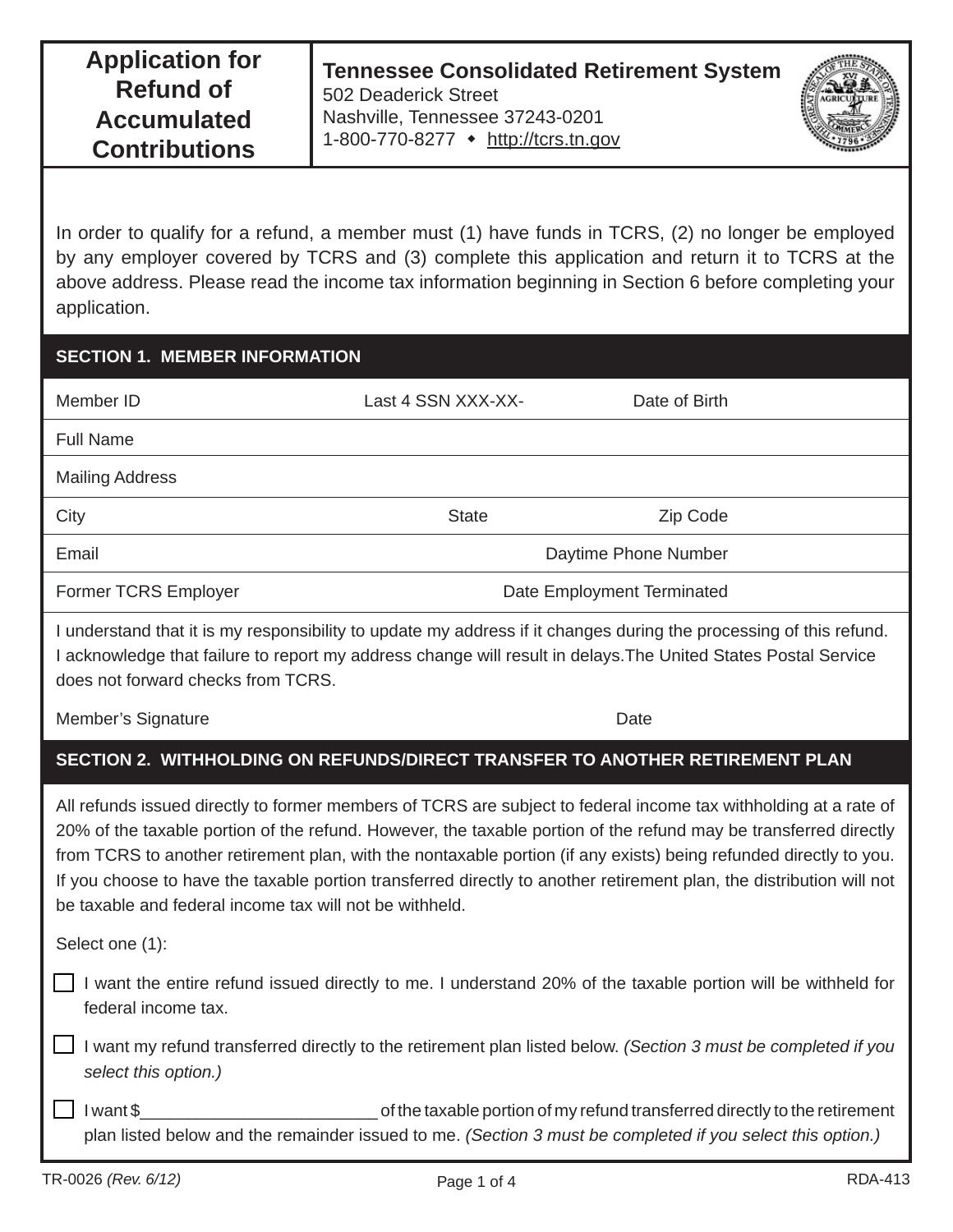### **SECTION 3. CERTIFICATION BY PLAN OR IRA ACCEPTING DIRECT TRANSFER** *(Must be completed by plan which will receive direct transfer if you have requested that all or part of your refund be transferred directly to another retirement plan.)*

| I agree to accept a direct transfer of the taxable portion of the refund due to the above named individual. I certify<br>that the plan named below is eligible for a transfer from the Tennessee Consolidated Retirement System, a<br>$401(a)$ plan:          |                                                                                  |  |  |
|---------------------------------------------------------------------------------------------------------------------------------------------------------------------------------------------------------------------------------------------------------------|----------------------------------------------------------------------------------|--|--|
| Name of Rollover Company                                                                                                                                                                                                                                      |                                                                                  |  |  |
| <b>Traditional IRA</b><br>Type of Plan:<br>Roth IRA                                                                                                                                                                                                           | <b>Account Number</b>                                                            |  |  |
| <b>Mailing Address</b>                                                                                                                                                                                                                                        |                                                                                  |  |  |
| City<br><b>State</b>                                                                                                                                                                                                                                          | Zip Code                                                                         |  |  |
| Check Made Payable To                                                                                                                                                                                                                                         |                                                                                  |  |  |
| <b>Contact Person</b>                                                                                                                                                                                                                                         | <b>Phone Number</b>                                                              |  |  |
| Administrator's Signature                                                                                                                                                                                                                                     | Date                                                                             |  |  |
| SECTION 4. DIRECT DEPOSIT INFORMATION (Do not complete this section if you are transferring or<br>rolling over your account balance to another plan. Only complete this section if you wish to have a cash<br>distribution deposited into your bank account.) |                                                                                  |  |  |
| Type of Account: $\Box$ Checking<br>$\Box$ Savings                                                                                                                                                                                                            | <b>Financial Institution</b>                                                     |  |  |
| <b>Routing Number</b>                                                                                                                                                                                                                                         | <b>Account Number</b>                                                            |  |  |
| SECTION 5. CERTIFICATION BY EMPLOYER (To be completed by employer. Do not complete if member<br>has been out of work six months or more.)                                                                                                                     |                                                                                  |  |  |
| Political Subdivisions, Higher Education and State Departments Not Paid by Finance and Administration                                                                                                                                                         |                                                                                  |  |  |
| Department Code __________-- ____                                                                                                                                                                                                                             | Effective Date of Termination (last paid day) __________________________________ |  |  |
| This employee's final contribution will appear on the report for the month of _______________, 20_____.<br>(Allow for annual leave, if applicable.)                                                                                                           |                                                                                  |  |  |
| <b>Teachers</b>                                                                                                                                                                                                                                               |                                                                                  |  |  |
| Department Code _________________                                                                                                                                                                                                                             | Effective Date of Termination (last paid day) __________________________________ |  |  |
| This employee's final contribution will appear on the report for the month of _______________, 20_____.<br>(Allow for annual leave, if applicable.)                                                                                                           |                                                                                  |  |  |
| State Departments Paid by Finance and Administration                                                                                                                                                                                                          |                                                                                  |  |  |
| Department Code _________-- _________ Effective Date of Termination (last paid day) _______________                                                                                                                                                           |                                                                                  |  |  |
| This employee's final contribution will appear on the report for the month of ________________, 20______.<br>(Allow for annual leave, if applicable.)                                                                                                         |                                                                                  |  |  |
| <b>Employer or Agent's Signature</b>                                                                                                                                                                                                                          | Date                                                                             |  |  |
| Employer or Agent's Phone Number                                                                                                                                                                                                                              |                                                                                  |  |  |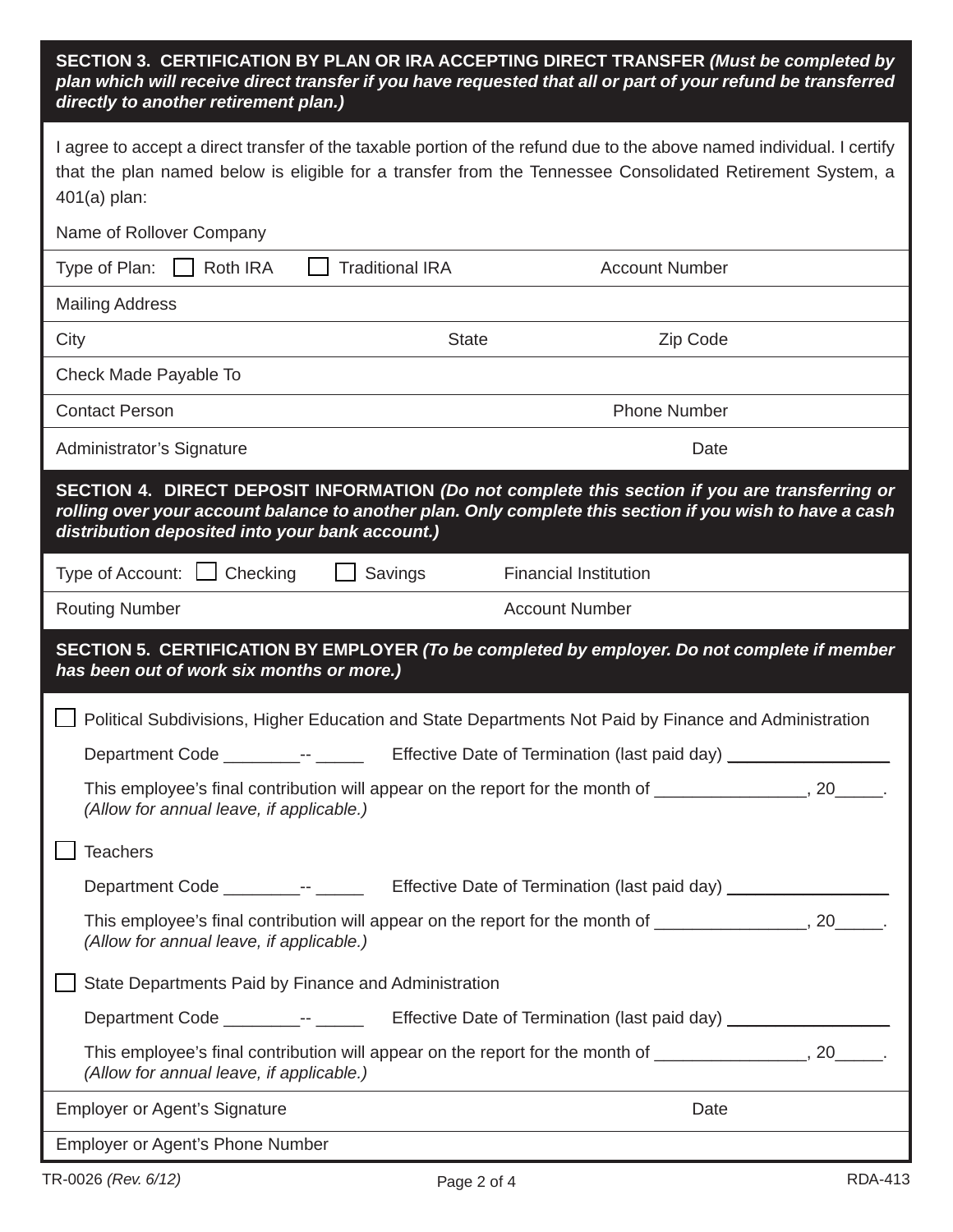## **SECTION 6. TCRS REFUND TAX INFORMATION**

The Tennessee Consolidated Retirement System is a qualified pension plan under Section 401(a) of the Internal Revenue Code. The following information is provided to highlight federal tax rules which may apply to this refund. Full tax information regarding refunds is contained in the IRS Special Tax Notice Regarding Plan Payments.

### *Receipt of Taxable and Nontaxable Amounts*

Your refund will consist of a taxable portion and possibly a nontaxable portion.

- The **nontaxable portion** is the amount of the member's previously taxed contributions (if any). If the member made any after-tax contributions to TCRS, this amount will be refunded tax free.
- The **taxable portion** includes any accumulated interest, employer contributions made on the member's behalf in lieu of employee contributions, and/or tax-deferred contributions made under the provisions of Section 414(h). The taxable portion of the refund may be taken in two ways. You may elect to have the taxable portion (1) transferred to another retirement plan or an Individual Retirement Arrangement (IRA) in a direct rollover or, (2) paid to you. This choice will affect the tax you owe.

#### *Withholding on Taxable Portion of Refund*

**If you choose to have the taxable portion transferred directly to another eligible retirement plan or a traditional IRA,** payment will be made directly to that plan and no income tax will be withheld. It is required that Section 3 of this application be completed and signed by the receiving plan administrator. Your tax liability will be postponed until you take the money out of the new plan. Payment cannot be rolled over into a SIMPLE IRA, EDUCATION IRA, or into a 457 plan established by a nongovernmental entity. If you choose to roll your contributions to a Roth account, you will be subject to tax penalties and will be responsible for all tax liability regarding this transfer. Since TCRS does not withhold the tax for ROTHs at the time of distribution, you will be responsible for the taxes at tax time.

**If you choose to have the taxable portion of your refund paid to you**, TCRS is required by federal law to withhold 20% of the taxable portion in federal income taxes. This withholding amount will be sent to the IRS to be credited toward your income tax. If you choose to have the taxable portion of your refund paid to you, it may be subject to two separate taxes: ordinary income tax and an early distribution tax.

#### *Ordinary Income Tax on Taxable Portion of Refund Paid to You*

Any taxable amount paid to you is includable in your gross income and taxed as ordinary income unless you use one or more of the following special tax treatments.

**• Rollover** - You may make a tax-free "rollover" of the taxable portion of this refund to another retirement plan or to an Individual Retirement Account (IRA) within 60 days of the date you receive the refund. Your tax liability will then be postponed until you take the money out of the new plan. Since federal income taxes must be withheld from any payment issued to you, it may be more advantageous to arrange for a direct transfer. For more information, see IRS publication, I*ndividual Retirement Arrangements* (IRAs).